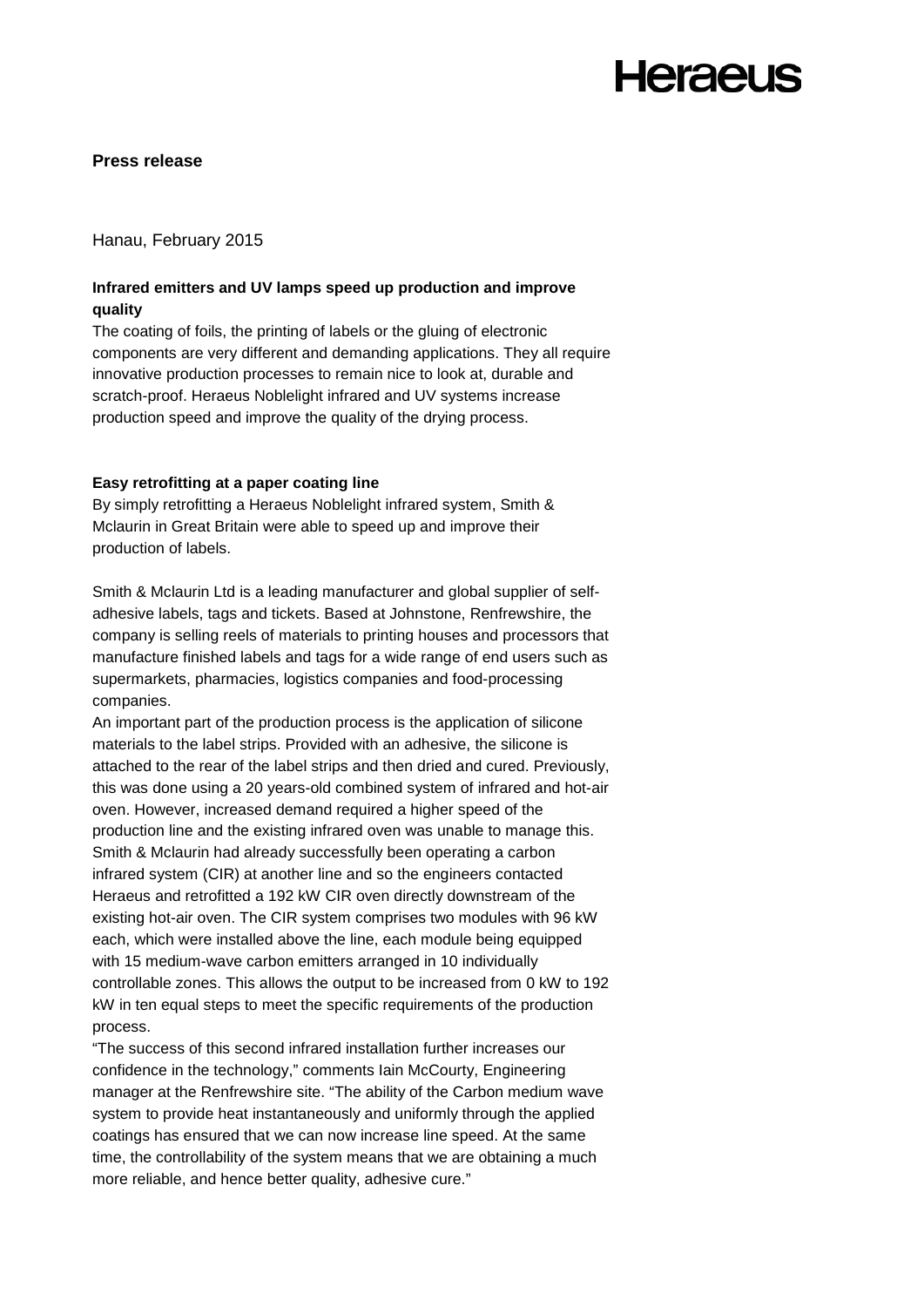Page 2

#### **Efficiently cross-linked with optimal use of energy**

In order that coatings, paints or inks remain nice to look at, durable and scratch-proof, they need to be dried and cured sufficiently and optimally. This requires that wavelengths as well as UV light intensity and dose be adjusted to the photoinitiators of the varnish formulation or the coating. Heraeus Noblelight offers different UV solutions for the pretreatment or curing of paints, inks and coatings. The range includes innovative LED technology, special surface lamps (UVC Cure) or conventional UV mediumpressure lamp systems as well as microwave-powered UV lamp systems. Based on curing process, material, coating and ink or lacquer formulation, the UV solutions are tailored to the individual process requirements. The different UV systems emit intensive UV light in the wavelength range of 200 to 400 nanometres. The wavelengths of the lamps are optimised for the photoinitiators of the lacquer system or coating to achieve efficient and sufficient cross-linking. This enables higher production speeds and improved process reliability. The processing of the surface can continue without much delay or the surface is scratch-resistant or durable at the end of a curing process.

## **From start to finish: Heraeus UV light sources accompany the entire production process.**

Prior to application of the coating or printing, the surface tension can be reduced and the surface energy increased by means of VUV radiation (vacuum UV). Due to the resulting changed wetting properties, materials can be processed further better and faster. After that, the UV coating or printing is cured. Intensive microwave-powered UV medium-pressure systems with appropriate doping or UV LED systems are used for this. Selection of a suitable UV solution also allows intermediate curing steps. Finally, the surface can be further improved by means of a special UVC cure system. Similar to UV LEDs, the system emits monochromatic UV radiation in the UVC range. This makes surfaces significantly more scratchresistant.

Heraeus UV solutions can be used depending on which process step is to be optimised. The use of advanced UV LED technology is a promising option to lower the energy consumption and heat generation. UV LEDs are ozone-free and long-lasting. This makes maintenance easy and saves money. The current developments of UV LED coatings and lacquers enable curing with UV LEDs despite the monochromatic spectrum. Conventional UV technologies such as UV medium-pressure lamp systems dry and cure paints across a wide, polychromatic spectrum with a very high intensity. This allows high speeds and reliable curing processes. The cured paints or inks give the surfaces a brilliant appearance.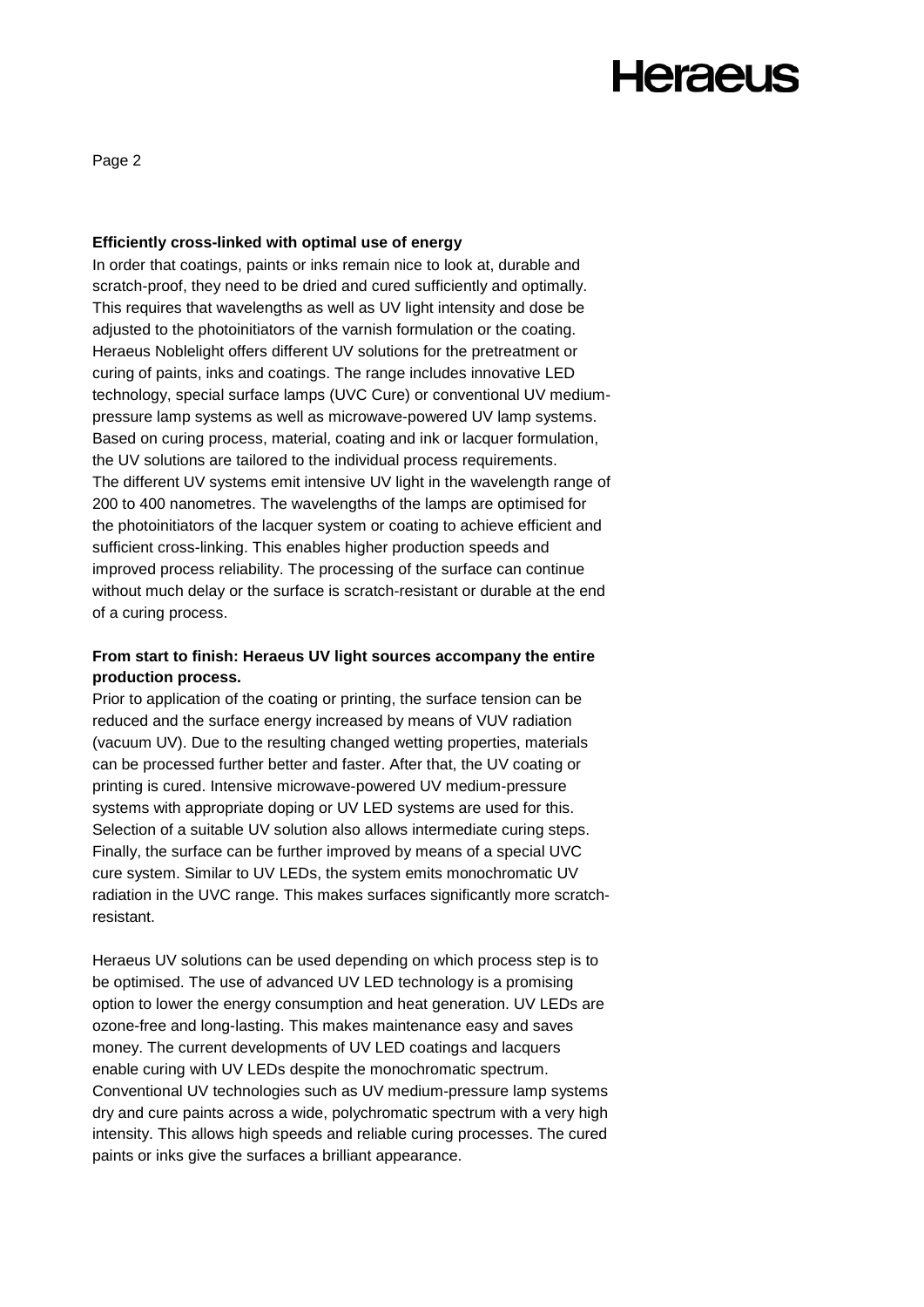Page 3

All UV and IR systems can be used separately or in combination to tailor the drying and curing solution to your requirements. Application experts give advice as to how drying and curing processes can be optimised and energy can be saved by the purposeful use of UV and IR radiation – for premium, scratch-resistant and durable surfaces.

**Heraeus,** the technology group headquartered in Hanau, Germany, is a leading international family-owned company formed in 1851. We create high-value solutions for our customers, strengthening their competitiveness for the long term. Our activities focus on a number of markets: chemical and metals, energy and the environment, communications and electronics, health, mobility, and industrial applications. In fiscal year 2013, Heraeus achieved product revenue of €3.6 billion and precious metals trading revenue of €13.5 billion. With some 12,500 employees in over 110 subsidiaries worldwide, Heraeus holds a leading position in its global markets.

**Heraeus Noblelight GmbH** with its headquarters in Hanau and with subsidiaries in the USA, Great Britain, France, China and Australia, is one of the technology- and market-leaders in the production of specialist light sources and systems. In 2013, Heraeus Noblelight had an annual turnover of 138 Million € and employed 875 people worldwide. The organization develops, manufactures and markets infrared and ultraviolet emitters, systems and solutions for applications in industrial manufacture, environmental protection, medicine and cosmetics, research, development and analytical measurement techniques..

For more information, please contact:

| Technical: | <b>Heraeus Noblelight GmbH</b>                |
|------------|-----------------------------------------------|
|            | Reinhard-Heraeus-Ring 7                       |
|            | D-63801 Kleinostheim                          |
|            | Tel +49 6181/35-8545, Fax +49 6181/35-16 8545 |
|            | E-Mail hng-infrared@heraeus.com               |
| Press:     | Dr. Marie-Luise Bopp                          |
|            | Heraeus Noblelight GmbH,                      |
|            | Abteilung Marketing/Werbung                   |
|            | Tel +49 6181/35-8547, Fax +49 6181/35-16 8547 |
|            | E-Mail marie-luise.bopp@heraeus.com           |
|            | www.heraeus-noblelight.com                    |
|            |                                               |